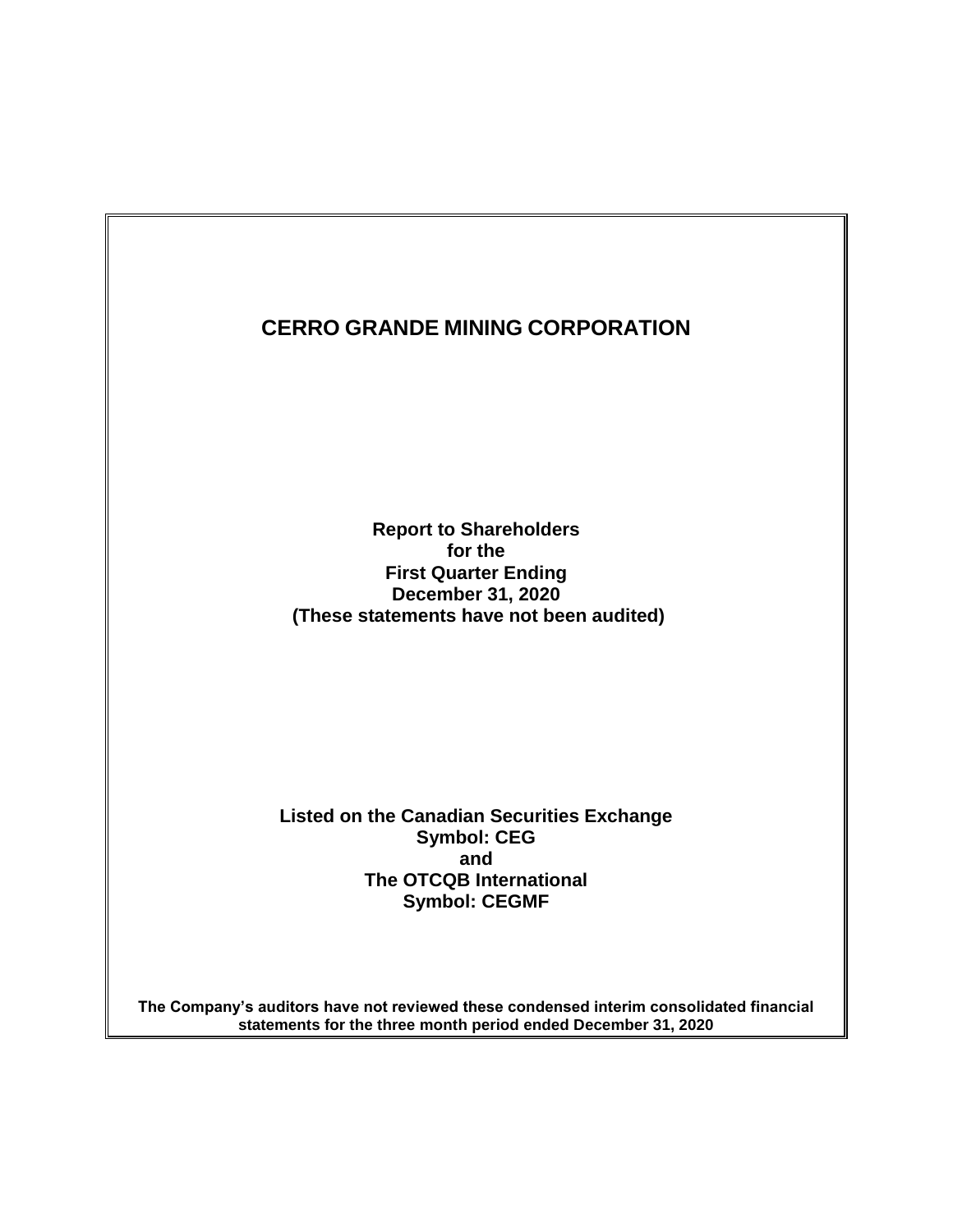Condensed Interim Consolidated Statements of Financial Position As at December 31, 2020 and September 30, 2020

(Expressed in thousands of U.S. dollars, except per share amounts)

|                                                |                         | December 31, | September 30,  |
|------------------------------------------------|-------------------------|--------------|----------------|
|                                                | <b>Notes</b>            | 2020         | 2020           |
|                                                |                         | \$           | \$             |
| <b>ASSETS</b>                                  |                         |              |                |
| <b>Current assets</b>                          |                         |              |                |
| Cash                                           |                         | 15           | 15             |
| Receivables and advances                       | 4                       | 15           | 9              |
| Recoverable taxes                              |                         | 4            | $\overline{2}$ |
|                                                |                         | 34           | 26             |
| Non-current assets                             |                         |              |                |
| Deposits                                       | 5                       | 1,694        |                |
| Due from related parties                       | 11                      | 601          | 601            |
| <b>Total assets</b>                            |                         | 2,329        | 627            |
| <b>LIABILITIES</b>                             |                         |              |                |
| <b>Current liabilities</b>                     |                         |              |                |
| Trade and other payables                       | 6                       | 206          | 125            |
| Due to related parties                         | 11                      | 1,072        | 1,003          |
| Other debt                                     | $\overline{\mathbf{r}}$ | 237          | 234            |
|                                                |                         | 1,515        | 1,362          |
| <b>Non-Current liabilities</b>                 |                         |              |                |
| Long Term Debt                                 | 8                       | 5,023        | 4,932          |
|                                                |                         | 5,023        | 4,932          |
| <b>Total liabilities</b>                       |                         | 6,538        | 6,294          |
| <b>SHAREHOLDES' DEFICIENCY</b>                 |                         |              |                |
| Share capital                                  | 9                       | 91,786       | 90,092         |
| Contributed surplus                            |                         | 8,575        | 8,575          |
| Deficit                                        |                         | (104, 570)   | (104, 334)     |
| Total shareholders' deficiency                 |                         | (4, 209)     | (5,667)        |
| Total liabilities and shareholders' deficiency |                         | 2,329        | 627            |

Nature of operations and going concern assumption (Note 1)

Approved by the Board of Directors

#### **(Signed) Paul J. DesLauriers** Chairman **(Signed) Stephen W. Houghton** Director

The accompanying notes form an integral part of these consolidated financial statements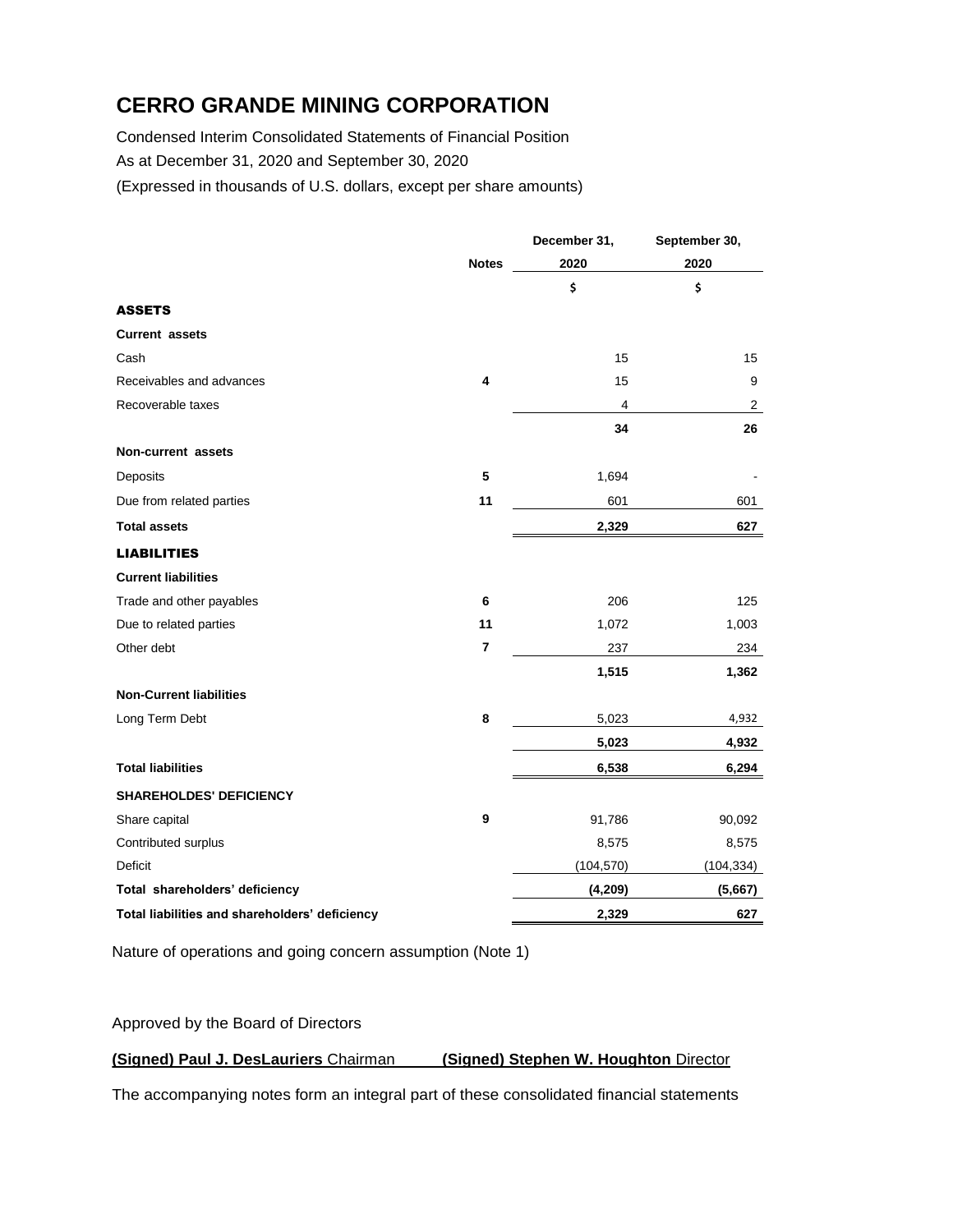Condensed Interim Consolidated Statements of Loss and Other Comprehensive Loss For the three month period ended December 31, 2020 and 2019 (Expressed in thousands of U.S. dollars, except per share amounts)

|                                                                      | Three months ended |              |  |
|----------------------------------------------------------------------|--------------------|--------------|--|
|                                                                      | December 31,       | December 31, |  |
|                                                                      | 2020               | 2019         |  |
|                                                                      | \$                 | \$           |  |
| <b>Expenses</b>                                                      |                    |              |  |
| General and administrative                                           | 220                | 117          |  |
| Foreign exchange                                                     | (79)               | 4            |  |
| Interest                                                             | 4                  | 4            |  |
| Other expenses                                                       |                    | 167          |  |
| Accretion expense (Note 8)                                           | 19                 |              |  |
| Unrealized loss on derivative liability (Note 8)                     | 72                 |              |  |
|                                                                      | 236                | 292          |  |
| Loss and comprehensive loss for the period                           | (236)              | (292)        |  |
| Basic and diluted loss per share                                     | (0.00)             | (0.00)       |  |
| Weighted average number of shares outstanding<br>- basic and diluted | 383,445,886        | 339,390,784  |  |

The accompanying notes are an integral part of these consolidated financial statements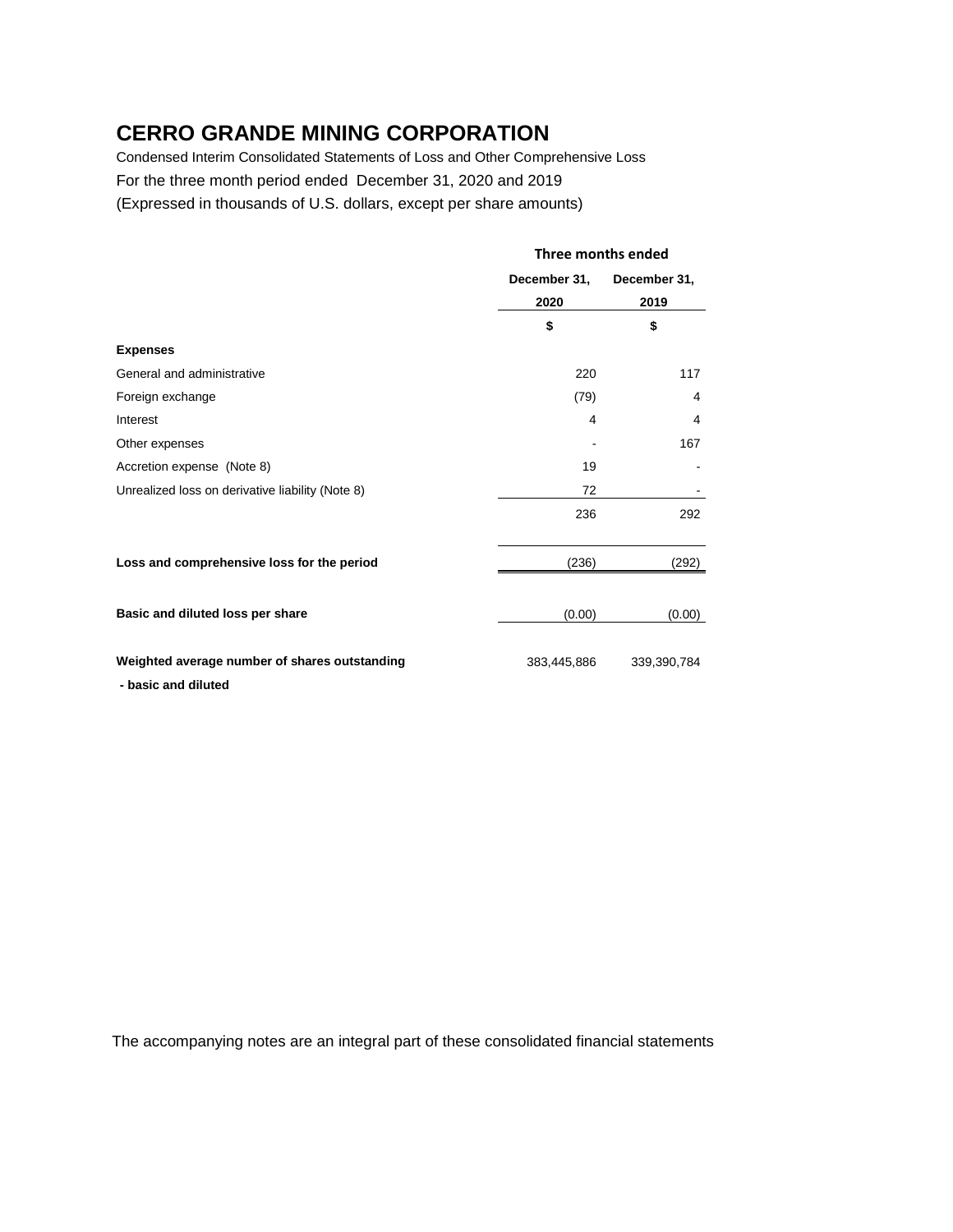Condensed Interim Consolidated Statements of Changes in Shareholders' Deficiency For the three month period ended December 31, 2020 and 2019

(Expressed in thousands of U.S. dollars, except per share amounts)

|                             | Share capital |        | Warrants                 | <b>Contributed</b> | Convertible              | <b>Deficit</b> | <b>Total equity</b> |
|-----------------------------|---------------|--------|--------------------------|--------------------|--------------------------|----------------|---------------------|
|                             | Number of     | Amount |                          | surplus            | unsecured                |                |                     |
|                             | shares        |        |                          |                    | debentures               |                |                     |
| Balance - October 1, 2019   | 339,390,784   | 90,092 | 379                      | 8,194              | ۰                        | (102, 603)     | (3,938)             |
|                             |               |        |                          |                    |                          |                |                     |
| <b>Expiry of Warrants</b>   | $\sim$        | $\sim$ | (379)                    | 379                |                          | $\blacksquare$ |                     |
| Net loss                    |               |        | $\overline{\phantom{a}}$ | $\sim$             |                          | (292)          | (292)               |
| Balance - December 30, 2019 | 339,390,784   | 90,092 | $\blacksquare$           | 8,573              |                          | (102, 895)     | (4, 230)            |
|                             |               |        |                          |                    |                          |                |                     |
| Balance - October 1, 2020   | 339,390,784   | 90,092 | $\overline{\phantom{a}}$ | 8,575              | $\overline{\phantom{0}}$ | (104, 334)     | (5,667)             |
|                             |               |        |                          |                    |                          |                |                     |
| Shares issued (Note 5)      | 44,055,102    | 1,694  | $\overline{\phantom{a}}$ | $\blacksquare$     | $\blacksquare$           | $\blacksquare$ | 1,694               |
| Net loss                    | $\sim$        | $\sim$ | $\overline{\phantom{a}}$ | $\sim$             | $\overline{\phantom{a}}$ | (236)          | (236)               |
| Balance - December 30, 2020 | 383,445,886   | 91,786 |                          | 8,575              |                          | (104, 570)     | (4, 209)            |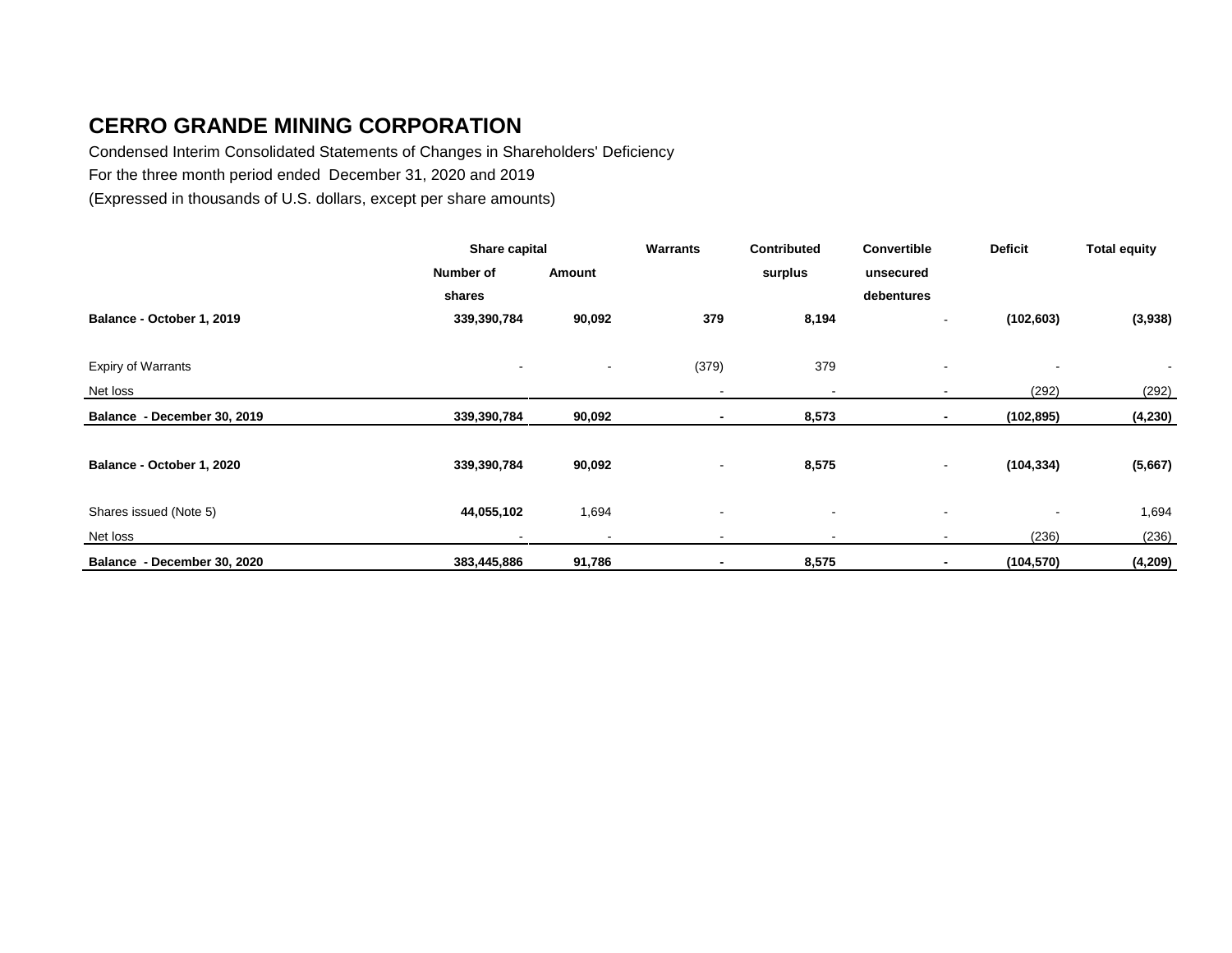Condensed Interim Consolidated Statements of Cash Flows For the three month period ended December 31, 2020 and 2019 (Expressed in thousands of U.S. dollars, except per share amounts)

|                                           | Three months ended |                      |  |
|-------------------------------------------|--------------------|----------------------|--|
|                                           | December 31,       | December 31,<br>2019 |  |
|                                           | 2020               |                      |  |
|                                           | \$                 | \$                   |  |
| <b>Operating Activities</b>               |                    |                      |  |
| Loss for the period                       | (236)              | (292)                |  |
| Items not involving cash:                 |                    |                      |  |
| Accretion of convertible debenture        | 19                 |                      |  |
| <b>Accrued interest</b>                   | 3                  | 3                    |  |
| Unrealized loss on derivative liability   | 72                 |                      |  |
|                                           | (142)              | (289)                |  |
| Change in non-cash working capital        | 73                 | (24)                 |  |
| Net cash used by operating activities     | (69)               | (313)                |  |
| <b>Financing activities</b>               |                    |                      |  |
| Due to related parties                    | 69                 | 287                  |  |
| Net cash provided by financing activities | 69                 | 287                  |  |
| Decrease in cash                          |                    | (26)                 |  |
| Cash - Beginning of period                | 15                 | 37                   |  |
| Cash - End of period                      | 15                 | 11                   |  |

The accompanying notes form an integral part of these consolidated financial statements.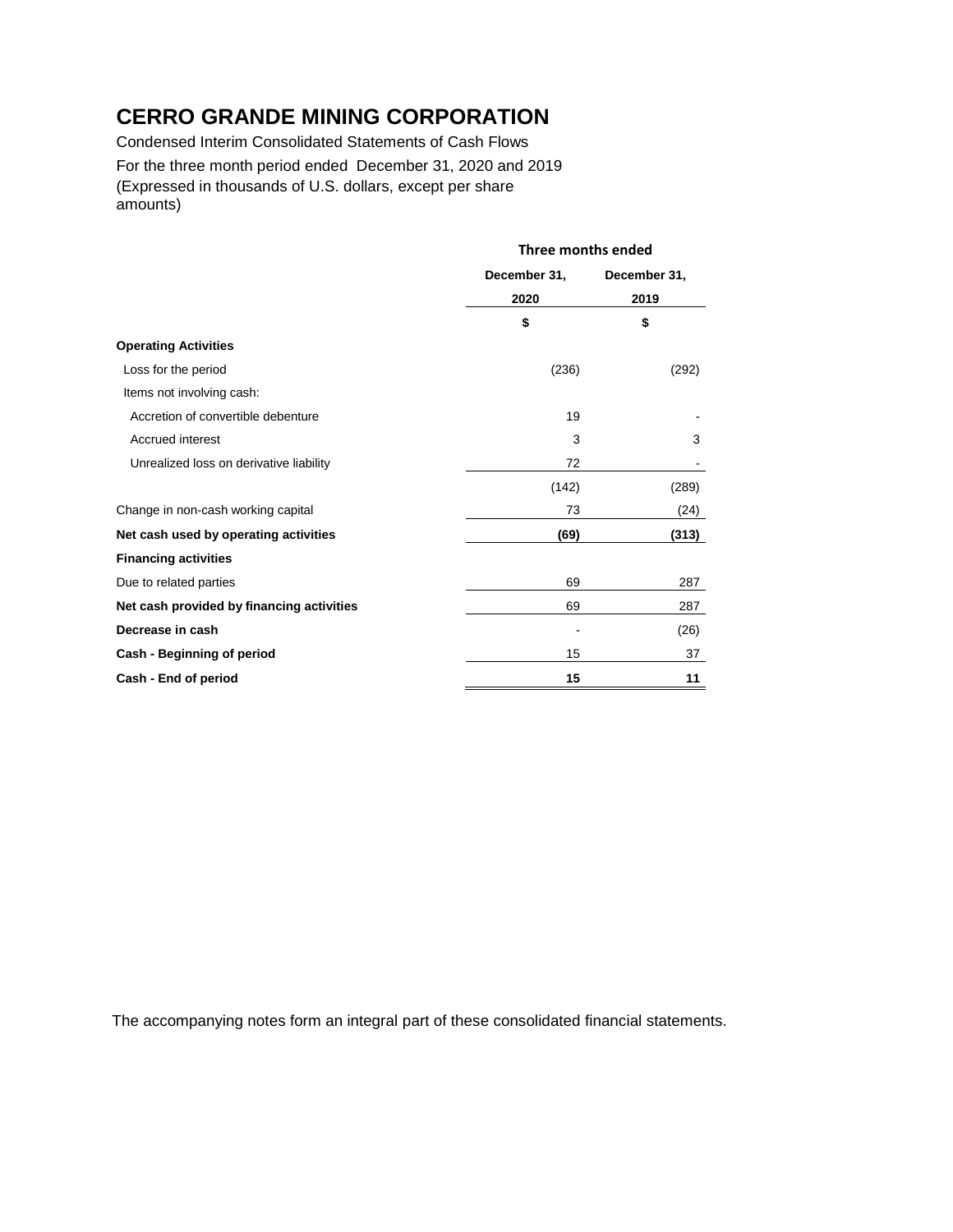#### **1. NATURE OF OPERATIONS AND GOING CONCERN ASSUMPTION**

Cerro Grande Mining Corporation (the "Company" or "CEG") and its subsidiaries is a mining, exploration and development company, which produced gold, silver and copper, with operations mainly in Chile. The Company is incorporated under the Canada Business Corporations Act, and its common shares are listed on the Canadian Securities Exchange ("CSE") trading under the symbol "CEG" and on the OTCQB trading under the symbol "CEGMF". The Company is domiciled in Canada and the address of its records office is 1 King Street West, Suite 4009, Toronto, ON, M5H 1A1, Canada. The registered office is 1810 University Avenue, Suite 800, Toronto, ON M5H 2X7, Canada.

These consolidated financial statements have been prepared on a going concern basis, which contemplates, that the Company will continue in operations for the near future and will be able to realize its assets and discharge its liabilities in the normal course of business. As at December 31, 2020, the Company has a working capital deficit of \$1,481 (2019 – deficit \$4,831).

With the bankruptcy of its only cash generating entity (Minera Pimentón) during the year ended September 30, 2017, the certainty of future profitability and availability of sources of additional financing cannot be assured at this time and accordingly, these material uncertainties cast significant doubt about the Company's ability to continue as a going concern. The consolidated financial statements do not include adjustments to the carrying values and classifications of recorded assets, liabilities, related revenues, and expenses that would be necessary should the Company be unable to continue as a going concern and those adjustments may be material.

In March 2020, the World Health Organization declared coronavirus COVID-19 a global pandemic. This contagious disease outbreak, which has continued to spread, and any adverse public health developments, has adversely affected workforces, economies, and financial markets globally, potentially leading to an economic downturn. It is not possible for the Company to predict the duration or magnitude of the adverse results of the outbreak and its effects on the Company's business or results of operations this time.

#### **2. BASIS OF PRESENTATION**

#### **a) Statements of compliance**

These unaudited condensed interim consolidated financial statements are expressed in thousands of US dollars and have been prepared in compliance with International Financial Reporting Standards ("IFRS") as issued by the International Standards Board ("IASB") including IAS34 Interim Financial Reporting. The condensed interim consolidated financial statements should be read in conjunction with the Company's annual consolidated financial statements for the year ended September 30, 2020, which have been prepared in accordance with IFRS as issued by the IASB. The accounting policies and the application adopted are consistent with those disclosed in Note 3 to the Company's consolidated financial statements for the year ended September 30, 2020 except as described below. The preparation of condensed interim consolidated financial statements requires management to make judgments, estimates and assumptions that affect the application of policies and reported amounts of assets, liabilities and expenses. All financial information presented in USD has been rounded to the nearest thousand unless otherwise stated.

The Board of Directors approved the consolidated financial statements on February 26, 2021.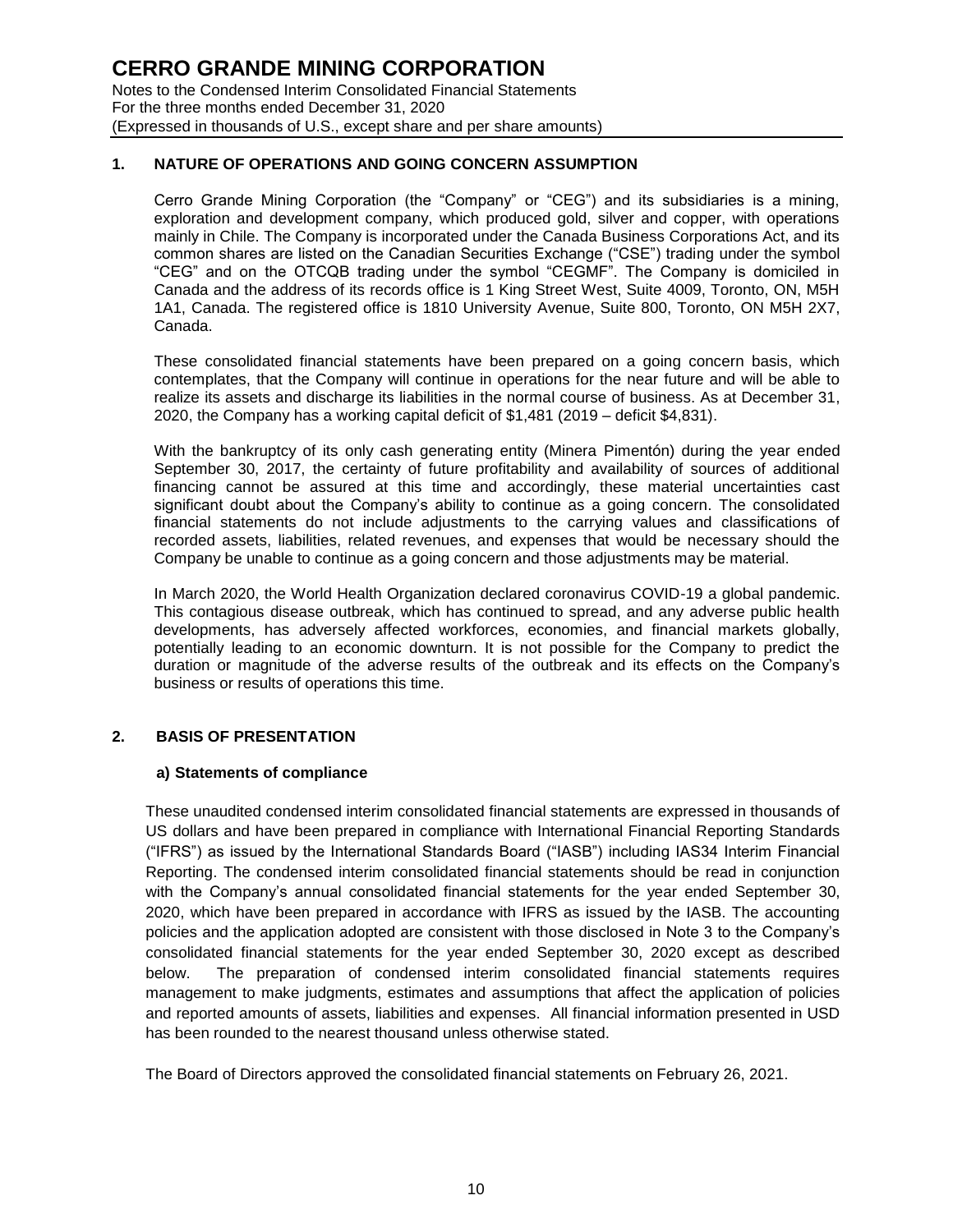Notes to the Consolidated Financial Statements For the three months ended December 31, 2020 (Expressed in thousands of U.S., except share and per share amounts)

### **2. BASIS OF PRESENTATION** – (*Continued)*

#### **b) Basis of preparation**

These consolidated financial statements have been prepared under the historical cost basis, except for certain financial assets and liabilities that are measured at fair value through profit and loss including derivative instruments. In addition, these financial statements have been prepared using the accrual basis of accounting, except for cash flow information. All amounts are expressed in thousands of US dollars, except share and per share amounts.

#### **c) Use of estimates and judgements**

The preparation of financial statements in conformity with IFRS requires the Company to make estimates and assumptions that affect the reported amounts of assets and liabilities and disclosure of contingent assets and liabilities at the date of the consolidated financial statements and the reported amounts of revenues and expenses during the reporting period. The Company also makes estimates and assumptions concerning the future. The determination of estimates requires the exercise of judgement based on various assumptions and other factors such as historical experience and current and expected economic conditions. Actual results could differ from those estimates.

i) Significant judgements in applying accounting policies

The areas which require management to make significant judgements in applying the Company's accounting policies in determining carrying values include, but are not limited to:

a) Taxes

The Company is subject to income taxes in various jurisdictions. Significant judgment is required in determining the provision for income taxes, due to the complexity of legislation. There are many transactions and calculations for which the ultimate tax determination is uncertain during the ordinary course of business.

ii) Significant accounting estimates and assumptions

The areas which require management to make significant estimates and assumptions in determining carrying values include, but are not limited to:

a) Deferred taxes

The Company recognizes the deferred tax benefit related to deferred income and resource tax assets to the extent recovery is probable. Assessing the recoverability of deferred income tax assets requires management to make significant estimates of future taxable profit. To the extent that future cash flows and taxable profit differ significantly from estimates, the ability of the Company to realize the net deferred tax assets recorded at the statement of financial position date could be impacted. In addition, future changes in tax laws could limit the ability of the Company to obtain tax deductions in future periods from deferred income and resource tax assets.

b) The valuation of an equity conversion option derivative is subject to estimation at the date of issuance and at each reporting period using pricing models such as the Black-Scholes option valuation model. The option valuation model requires the input of highly subjective assumptions including the expected share price volatility. Such subjective input assumptions can materially affect the calculated fair value.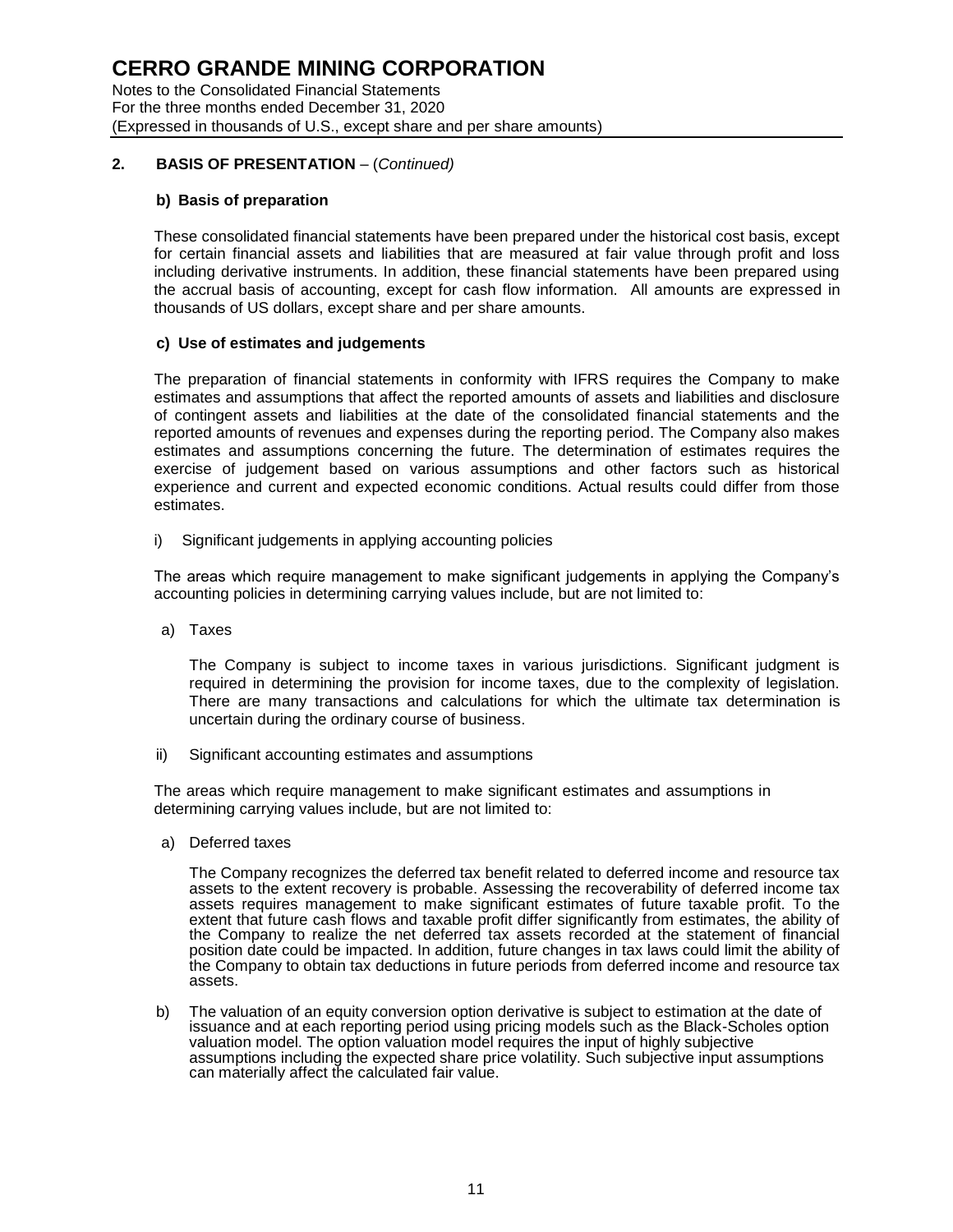Notes to the Consolidated Financial Statements For the three months ended December 31, 2020 (Expressed in thousands of U.S., except share and per share amounts)

### **3. SUMMARY OF SIGNIFICANT ACCOUNTING POLICIES**

The significant accounting policies used in the preparation of these consolidated financial statements are described below:

#### **a) Basis of consolidation**

These consolidated financial statements include the accounts of the Company and its subsidiaries. All intercompany balances, transactions, income and expenses, and profits or losses have been eliminated on consolidation. The Company consolidates subsidiaries where they have the ability to exercise control. Control exists when an investor is exposed, or has rights, to variable returns from its involvement with an investee and has the ability to affect those returns through its power over the investee.

#### **b) Foreign currency translation and transactions**

The Company presents its financial statement in U.S. dollars. This is also the functional currency of CEG and its subsidiaries.

The Company's foreign currency transactions and balances denominated in foreign currencies are translated into the Company's functional currency, the U.S. dollar, as follows:

Foreign currency transactions are translated into the functional currency using exchange rates prevailing at the dates of the transactions or valuation where items are re-measured. Foreign exchange gains and losses resulting from the settlement of such transactions and year-end translation of monetary items are recognized in the statement of loss and other comprehensive loss under "Foreign exchange".

#### **c) Cash and cash equivalents**

Cash and cash equivalents include cash on hand, deposits held with banks and other short-term liquid investments with original maturities of three months or less, which are subject to an insignificant risk of changes in value except for foreign exchange risk. As at December 31, 2020 and 2019, the Company does not hold any cash equivalents.

#### **d) Financial instruments**

#### Financial assets

Financial assets are classified as either financial assets at fair value through profit or loss, amortized cost, or fair value through other comprehensive income. The Company determines the classification of its financial assets at initial recognition.

Fair value through profit or loss ("FVTPL") - financial assets are classified in this category if they are a derivative instrument, an equity instrument for which the Company has not made the irrevocable election to classify as fair value through other comprehensive income ("FVTOCI"), or a debt instrument that is not held within a business model whose objective includes holding the financial assets in order to collect contractual cash flows that are solely payments of principal and interest. Gains and losses arising from changes in fair value are recognized in profit and loss. The Company's cash is recorded at FVTPL.

*Amortized cost* – financial assets are classified as measured at amortized cost if both of the following criteria are met and the financial assets are not designated as FVTPL: 1) The objective of the Company's business model for these financial assets is to collect their contractual cash flows; and 2) the assets contractual cash flow represents solely payments of principal and interest.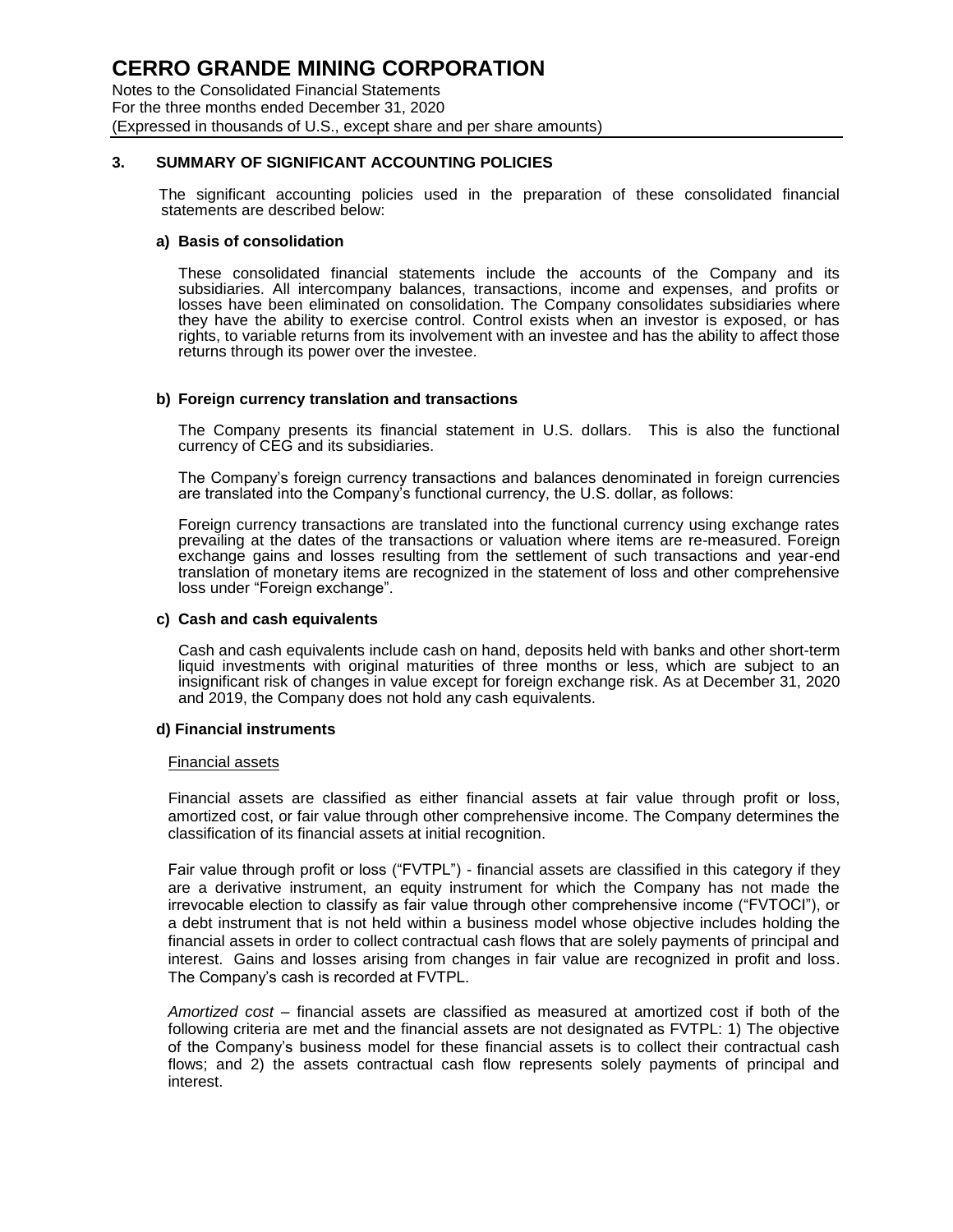Notes to the Condensed Interim Consolidated Financial Statements For the three months ended December 31, 2020 (Expressed in thousands of U.S., except share and per share amounts)

### **3. SUMMARY OF SIGNIFICANT ACCOUNTING POLICIES** – (*Continued)*

The Company's receivables and due from related parties are recorded at amortized cost.

#### *Impairment of financial assets*

The Company assesses all information available, including on a forward-looking basis, the expected credit losses associated with its assets carried at amortized cost. The impairment methodology applied depends on whether there has been a significant increase in credit risk. To assess whether there is a significant increase in credit risk, the Company compares the risk of a default occurring on the asset as the reporting date, with the risk of default as at the date of initial recognition, based on all information available, and reasonable and supportive forward-looking information.

#### Financial liabilities

The Company classifies its financial liabilities into one of two categories, depending on the purpose for which the liability was incurred. The Company's accounting policy for each category is as follows:

*Fair value through profit or loss* - This category comprises derivatives, or liabilities acquired or incurred principally for the purpose of selling or repurchasing it in the near term. They are carried in the statement of financial position at fair value with changes in fair value recognized in profit and loss.

*Amortized cost:* This category includes trade and other payables, due to related parties and other debt and long term debt, which are recognized at amortized cost.

Convertible Debenture: On the issue of a convertible debenture, the Company determines whether the financial instrument is a compound instrument or a hybrid instrument. In a compound instrument, the fair value of the liability component is determined by discounting the contractual future cash flows using a market rate for a non-convertible instrument with similar terms. In a hybrid instrument , the fair value of the liability component is the residual value of the proceeds after the equity conversion option derivative fair value is determined unless the entire convertible financial instrument is designated as a financial liability at FVTPL, in which case, the entire convertible financial instrument is measured at fair value.

Subsequent to initial recognition, the Company measures the debt component of both a compound and a hybrid financial instrument at amortized cost using the effective interest method. The equity component of a compound financial instrument is not re-measured subsequent to initial recognition. The equity conversion option of a hybrid financial instrument is marked to market at the reporting date and changes to the fair value are charged or credited to profit and loss.

#### **4. RECEIVABLES AND ADVANCES**

|                          | December 31, | September 30, |
|--------------------------|--------------|---------------|
|                          | 2020         | 2020          |
|                          | S            | \$            |
| <b>Sundry Debtors</b>    | 15           |               |
| <b>Total receivables</b> | 15           |               |

The Company has no trade receivables for the periods presented.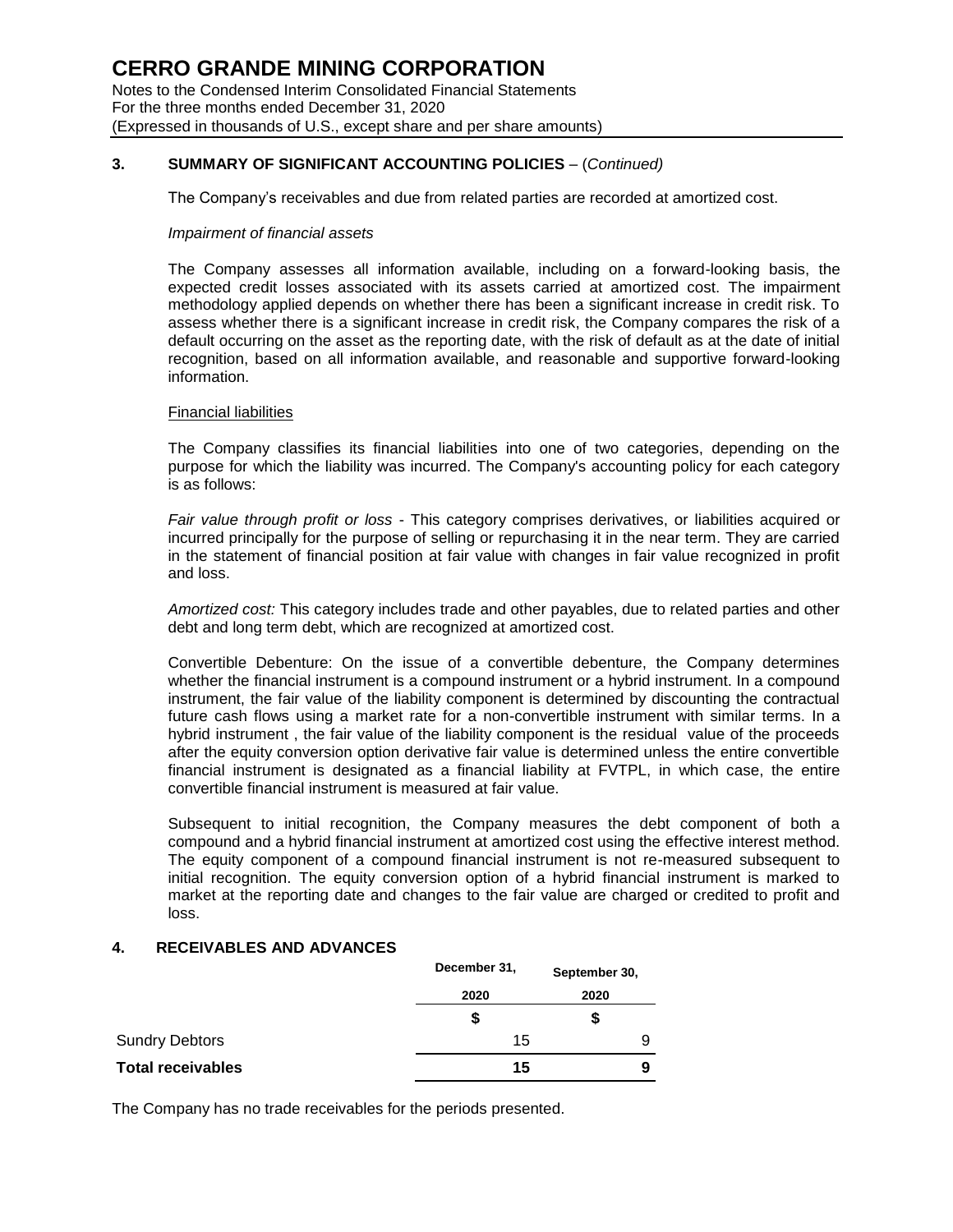Notes to the Condensed Interim Consolidated Financial Statements For the three months ended December 31, 2020 (Expressed in thousands of U.S., except share and per share amounts)

### **5. DEPOSITS**

|                       | December 31, | September 30, |
|-----------------------|--------------|---------------|
|                       | 2020         | 2020          |
|                       |              | \$            |
| Deposits - (a)        | 1,694        | -             |
| <b>Total deposits</b> | 1,694        |               |

a) The Company's subsidiary Minera Til Til Spa signed an Asset Purchase Agreement (the "APA") with Minera Tamidak Limitada ("Tamidak"), a private Chilean company owned by a director, and paid the first installment under the APA of 44,055,102 Common Shares of the Company. The APA agreement states that Tamidak will transfer certain assets, rights and obligations of Tamidak relating to the Pimenton Copper Gold Mining Project, which is still to be completed.

### **6. TRADE AND OTHER PAYABLES**

Details are as follows:

|                                        | December 31, | September 30,<br>2020 |  |
|----------------------------------------|--------------|-----------------------|--|
|                                        | 2020         |                       |  |
|                                        | \$           |                       |  |
| Trade payables                         | 185          | 121                   |  |
| Other payables and accrued liabilities | 21           |                       |  |
| Total trade and other payables         | 206          | 125                   |  |

### **7. OTHER DEBT**

|                | September 30, |  |
|----------------|---------------|--|
| 2020           | 2020          |  |
| \$             | \$            |  |
| 237            | 234           |  |
| 237            | 234           |  |
| (237)          | (234)         |  |
| $\blacksquare$ |               |  |
|                | December 31,  |  |

Interest paid by the Company was \$nil for the year ended December 31, 2020 (2019 - \$nil).

a) On November 5, 2014, the Company issued a debenture for \$100 with a maturity date of November 5, 2017 related to a "Gold Loan" agreed to by the parties for an equivalent amount. The debenture bears a fixed annual interest rate of 10% on the outstanding principal amount and is payable on a quarterly basis on the 5th day of February, May, August and November of each year. The payment of the principal is semi-annually on May 6 and November 6 of each year plus the difference in the average gold price per ounce in excess of \$ 1,057 per ounce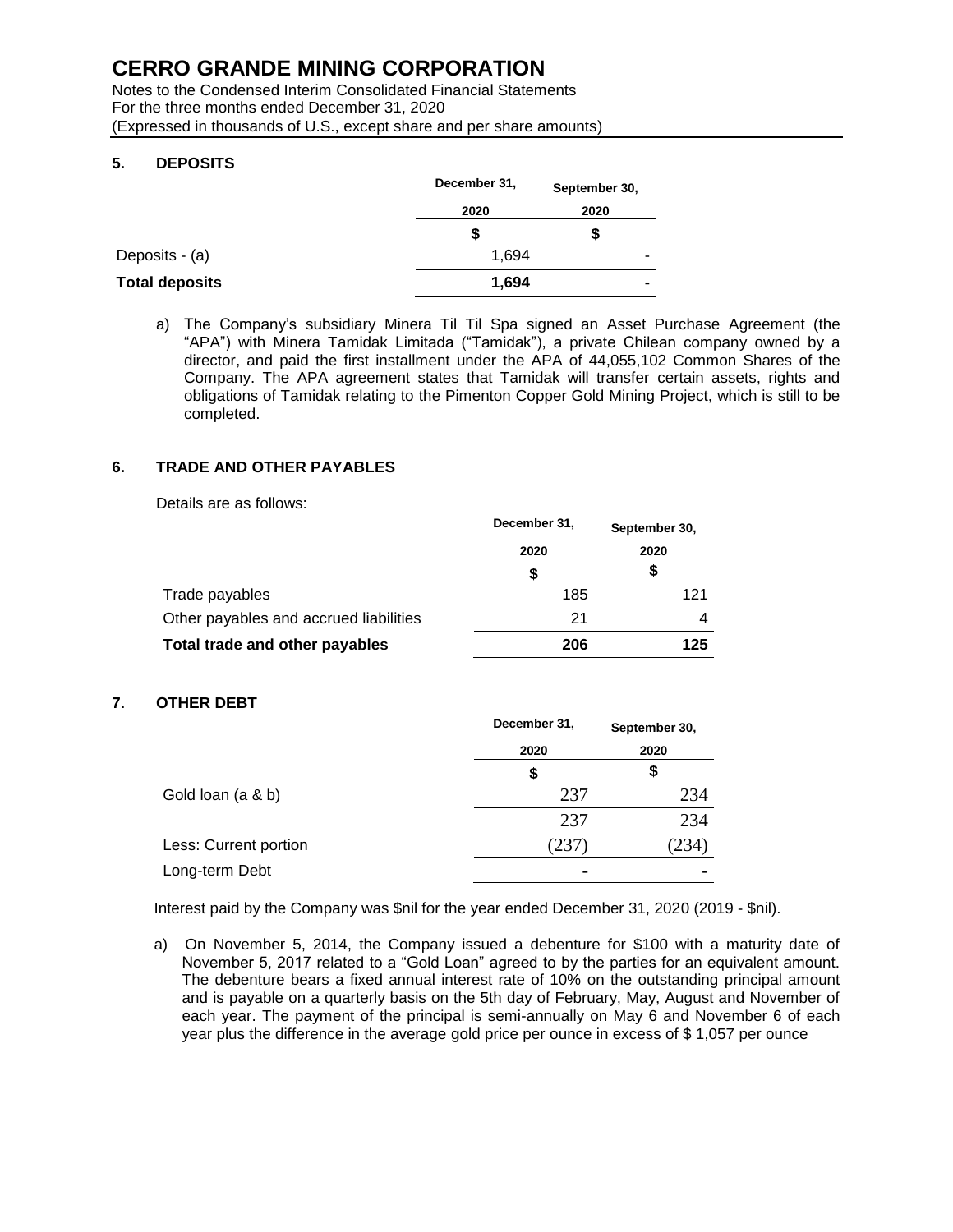#### **7. OTHER DEBT–** *(Continued)*

multiplied by 15.77 ounces of gold. The payment of this excess requires that the Company sell greater than 250 ounces of gold bullion from the Pimenton Mine for a 60 day period prior to repayment. As at December 31, 2020, this loan is in default.

The balance of the Gold Loan at December 31, 2020 is \$23 (2019 -\$21). The derivative liability associated with the fluctuation of the price of gold in the contract as at December 31, 2020 is of \$nil (2019 – \$nil).

b) On August 22, 2016, the Company issued a second debenture for \$200 with a maturity date of August 22, 2019 related to a "Gold Loan" agreed to by the parties for an equivalent amount. The Company incurred transaction costs on this loan of \$14. The debenture bears a fixed annual interest rate of 8% on the outstanding principal amount and is payable on a quarterly basis on the 25th day of February, May, August and November of each year. The payment of the principal is semi-annually on Feb 25 and August 25 of each year plus the difference in the average gold price per ounce in excess of US\$ 1,260 per ounce multiplied by 26.455 ounces of gold. The payment of this excess requires that the Company sell greater than 250 ounces of gold bullion from the Pimenton Mine for a 60 day period prior to repayment. As at December 31, 2020, this loan is in default.

The principal balance of the Gold Loan at December 31, 2020 is \$167 (2019 - \$167) and unpaid interest amounts to \$48 (2019 - \$35). The derivative liability associated with the fluctuation of the price of gold in the contract as at December 31, 2020 is of \$nil (2019 - \$nil).

|                       | December 31, | September 30, |  |
|-----------------------|--------------|---------------|--|
|                       | 2020         | 2020          |  |
|                       | \$           | \$            |  |
| Auromin               | 2,894        | 2,878         |  |
| Chañar Blanco         | 555          | 552           |  |
| Mario Hernandez A     | 31           | 31            |  |
| Derivative Liability  | 1,543        | 1,471         |  |
| <b>Total Payables</b> | 5,023        | 4,932         |  |

### **8. LONG TERM DEBT**

On February 20, 2020 three Debentures were issued in exchange for the cancellation of cash advances and other debt amounts (Note 14) made to the Company, by each of Mario Hernandez, who is also a director and officer of the Company, Compañía Minera Chañar Blanco S.A., a Company owned by Mario Hernández, and Compañía Minera Auromín Ltda., a Company owned by David Thomson, who is also a director and officer of the Company, in the aggregate amount of \$3,787. The Debentures mature on February 20, 2025 and are non-interest bearing.

Mario Hernandez acquired a Debenture in the principal amount of \$34, Compañía Minera Chañar Blanco S.A. acquired a Debenture in the principal amount of \$604 and Compañía Minera Auromín Ltda. acquired a Debenture in the principal amount of \$3,149. The outstanding amount of principal for each Debenture is convertible into Common Shares at a conversion price (the "Conversion Price") equal to the greater of (i) CDN\$0.05 per Common Share, and (ii) the simple average of the closing price per Common Share on the Canadian Securities Exchange (or such other exchange on which the Common Shares may then be listed) for the 15 consecutive trading days period ending immediately prior to the date of the notice of conversion provided by the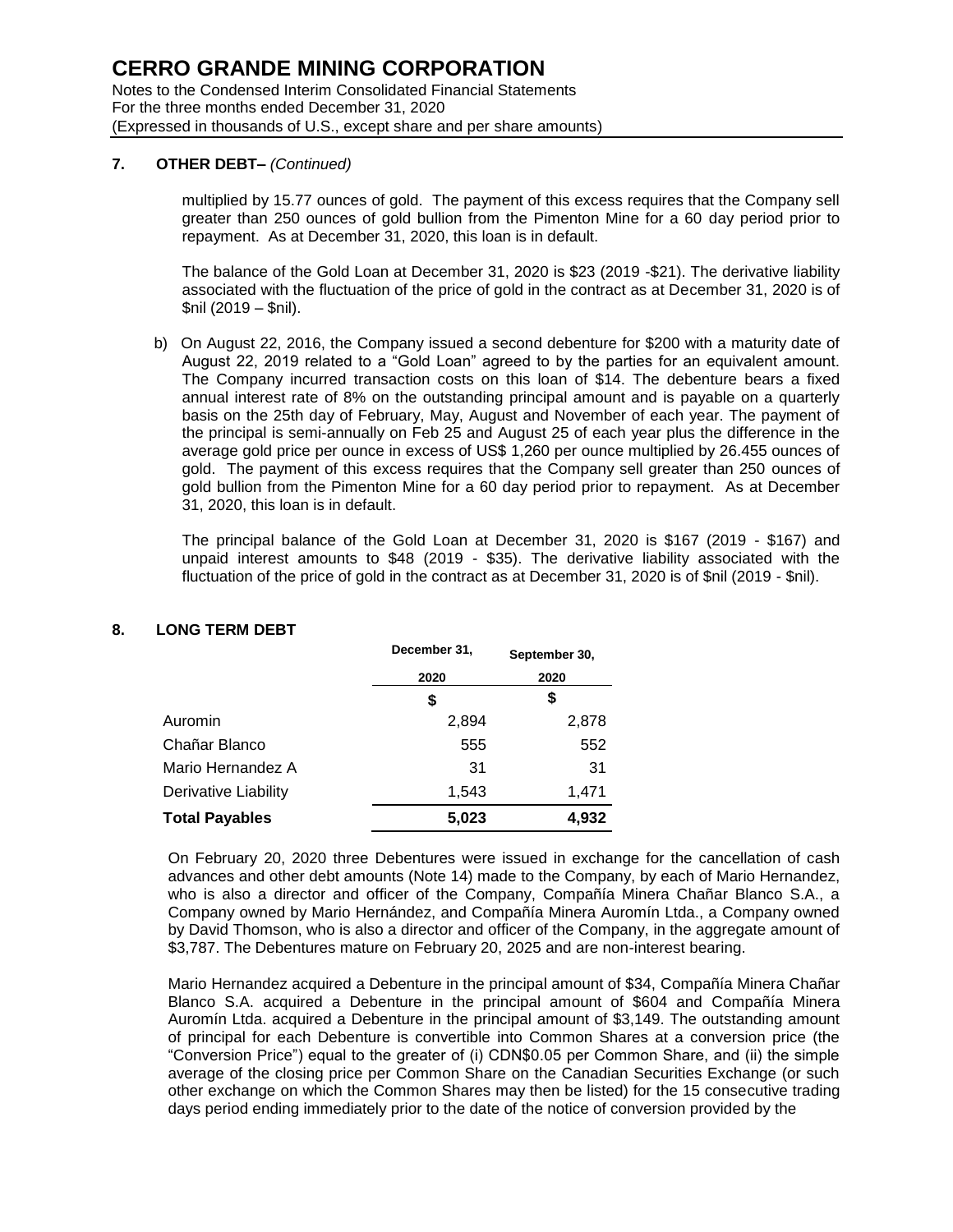#### **8. LONG TERM DEBT–** *(Continued)*

holder of the Debenture to the Company. On this basis, each of Hernandez, Compañía Minera Chañar Blanco S.A. and Compañía Minera Auromín Ltda., can acquire at their option, at any time after the date that is 180 days from the date hereof until maturity, up to 882,290, 15,680,601 and 81,807,694 Common Shares, respectively, upon conversion of the full amount of principal under their respective Debentures.

The Company may also, at its option, accelerate the conversion (the "Acceleration Right") of all or part of the outstanding principal at the Conversion Price, at any time if the closing price of the Common Shares on the Canadian Securities Exchange, equals or exceeds CDN\$0.15 per Common Share for a period of 20 consecutive trading days (the "Acceleration Period").

At February 20, 2020 as the conversion into common shares is not at a fixed share price, the equity conversion option derivative was fair valued at \$371 using the BlacK-Scholes pricing model using a share price of CAD\$ 0.005, expected life of 5 years, risk free rate of 1% and a volatility of 348%.

At December 31, 2020 the equity conversion derivative was revalued at US\$1,543 using the Black-Scholes pricing model using a share price of CAD\$0.020, expected life of 4.15 years, risk free rate of 1% and a volatility of 333%. Due to the change in fair value a revaluation adjustment loss of \$72 was recorded in the statement of loss and other comprehensive loss.

During the three month period ended December 31, 2020, the Company recorded an accretion expense of \$19 (2019 - \$nil) relating to the debenture.

### **9. SHARE CAPITAL**

|                               | Number of   |        |  |
|-------------------------------|-------------|--------|--|
|                               | shares      | Amount |  |
|                               |             | \$     |  |
| Balance – September 30, 2019  | 339,390,784 | 90,092 |  |
|                               |             |        |  |
| Balance – September 30, 2020  | 339,390,784 | 90,092 |  |
|                               |             |        |  |
| Shares issued re APA (Note 5) | 44,055,102  | 1,694  |  |
|                               |             |        |  |
| Balance – December 31, 2020   | 383,445,886 | 91,786 |  |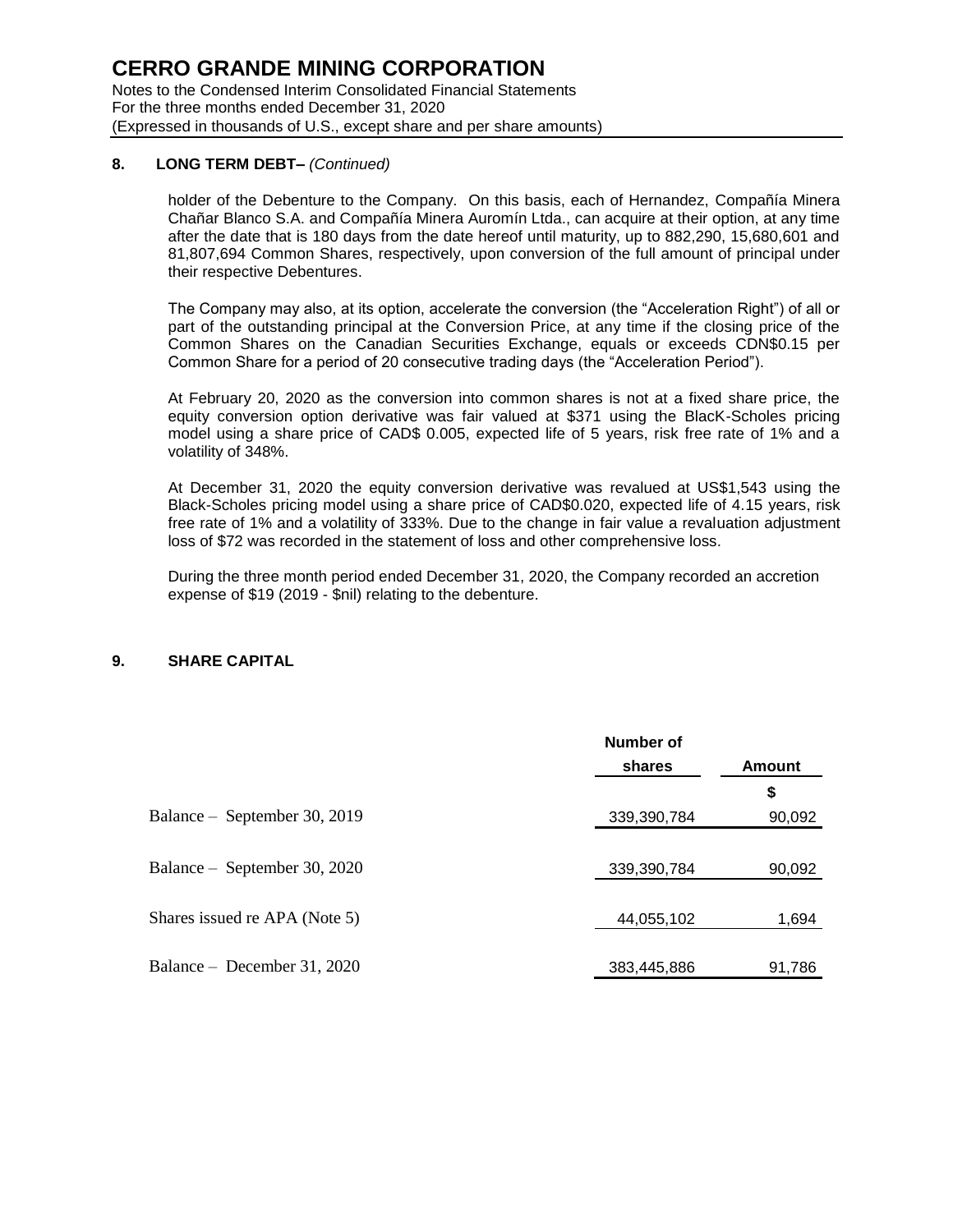Notes to the Consolidated Financial Statements For the three months ended December 31, 2020 (Expressed in thousands of U.S., except share and per share amounts)

### **9. SHARE CAPITAL –** *(Continued)*

#### **a) Authorized capital**

The authorized capital of the Company consists of an unlimited number of common shares, with no par value.

#### **b) Issued and outstanding**

During the three month period ended December 30, 2019, the Company issued 44,055,102 common shares to Tamidak, a Company owned by a director, in payment of the first installment of the APA agreement (Note 5).

#### **c) Share option plan**

The Company has a share option plan (the "Plan") whereby, from time to time at the discretion of the Board of Directors, share options are granted to directors, officers, employees, certain consultants and service providers. The maximum number of common shares issuable under the Plan is 38,344,590 common shares and 5,000,000 common shares issuable under the share bonus plan, within the Plan, to eligible participants.

The aggregate number of shares which may be issued pursuant to stock options which remain outstanding shall not exceed 10% of the issued and outstanding shares. The Board of Directors determines the vesting period for each award granted under the plans at its discretion. The plan provides for a minimum term of 10 years for stock options.

The maximum number of shares which may be issued pursuant to the share bonus plan cannot exceed 2% of the aggregate number of shares issued and outstanding shares.

A continuity schedule of outstanding stock options is as follows:

|                              | Number of<br>options | Weighted<br>average<br>exercise price<br>CA\$ |
|------------------------------|----------------------|-----------------------------------------------|
| Balance - September 30, 2019 | 9,049,000            | 0.03                                          |
| Balance - September 30, 2020 | 9,049,000            | 0.03                                          |
| Balance - December 31, 2020  | 9,049,000            | 0.03                                          |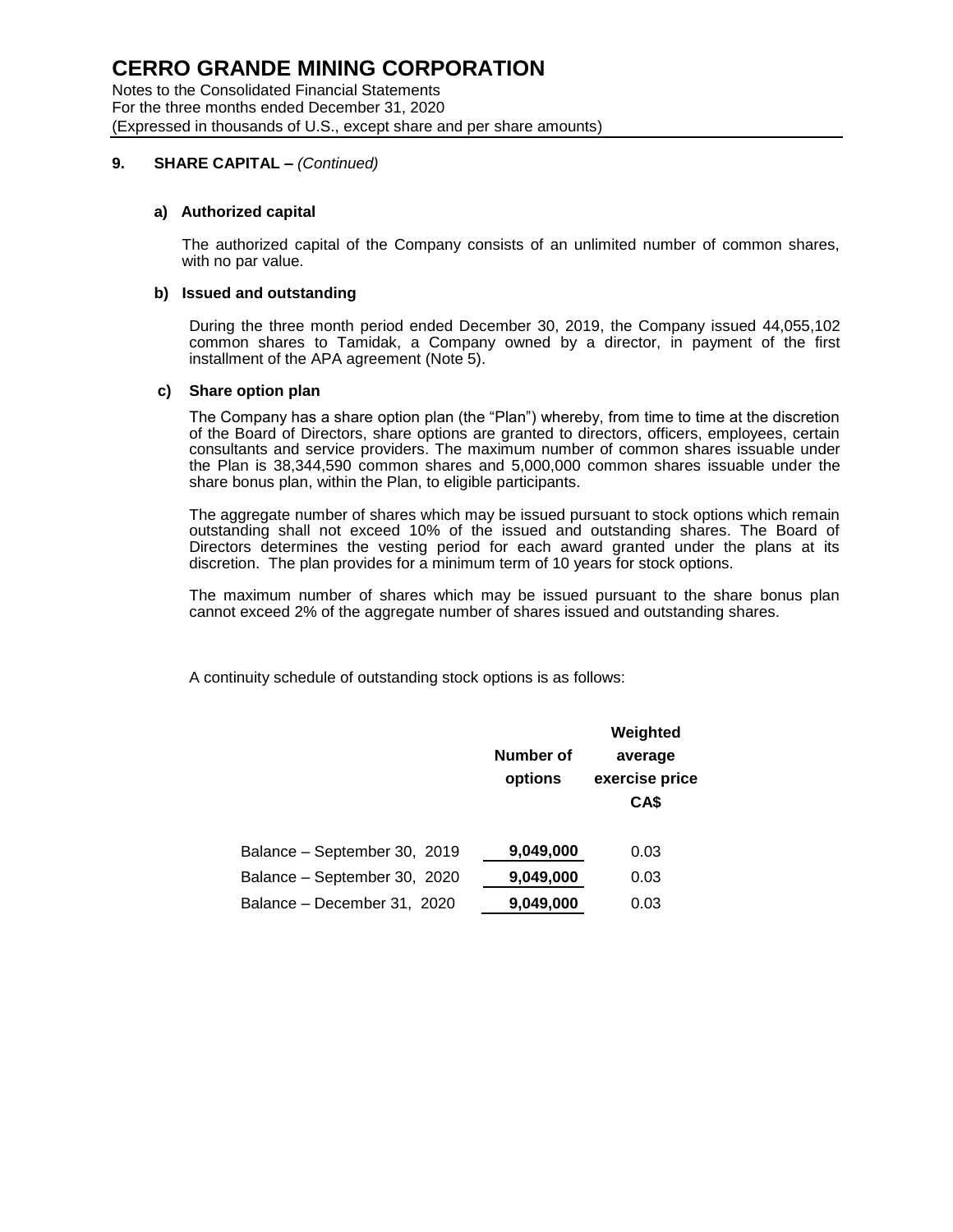Notes to the Consolidated Financial Statements For the three months ended December 31, 2020 (Expressed in thousands of U.S., except share and per share amounts)

### **9. SHARE CAPITAL –** *(Continued)*

Options outstanding as at December 31, 2020 are as follows:

|                      | Weighted<br>average<br>remaining | Weighted<br>average<br>exercise | <b>Options</b> |
|----------------------|----------------------------------|---------------------------------|----------------|
| Number of<br>options | contractual life<br>(years)      | price<br>CA\$                   | exercisable    |
| 6,487,000            | 0.22                             | 0.02                            | 6,487,000      |
| 2,562,000            | 2.66                             | 0.05                            | 2,562,000      |
| 9,049,000            |                                  |                                 | 9,049,000      |

During the three month period ended December 31, 2020, the Company recognized a total of \$nil (2019 - \$nil) related to the vesting of options granted.

#### **10. SEGMENT INFORMATION**

In determining reportable operating segments, management reviews various factors, including geographic location, quantitative thresholds, and managerial structure.

The Company operates in one reportable operating segment, being the acquisition, exploration and development of mineral properties.

Geographic information is as follows:

| <b>December 31, 2020</b>        | Canada    | <b>Chile</b> | <b>United States</b> | <b>Total</b> |
|---------------------------------|-----------|--------------|----------------------|--------------|
| Due from related parties        | \$<br>318 |              | 283                  | 601          |
| <b>Total Non-current assets</b> | \$<br>318 |              | 283                  | 601          |
| September 30, 20200             | Canada    | <b>Chile</b> | <b>United States</b> | <b>Total</b> |
| Due from related parties        | \$<br>318 |              | 283                  | 601          |
|                                 |           |              |                      |              |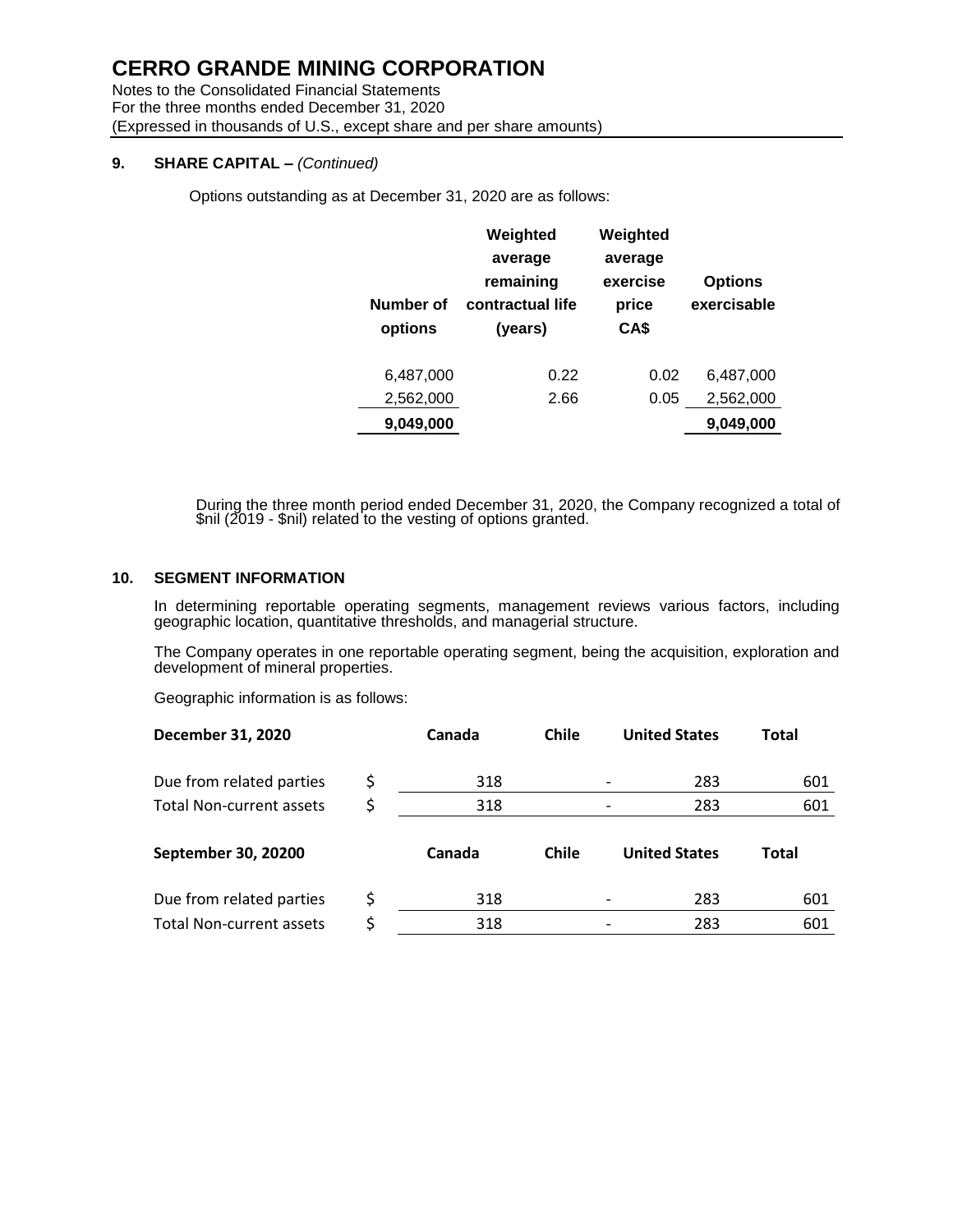#### **11. RELATED PARTY TRANSACTIONS**

The Company has a receivable from the CEO (who is also a director) of \$601 (2019 - \$601) consisting of \$283 (2019 - \$283) of cash advances and two loans totaling \$318 (2019 - \$318). The cash advances and loans bear no interest and have no specific terms of repayment. As at December 31, 2020, the Company has salaries and expenses payable to the CEO in the amount of \$396 (2019 - \$351), which is included in due to related parties.

A company controlled by the Chief Financial Officer of the Company (the "CFO") (who is also a director) billed \$5 to the Company for accounting and administration services rendered during the three months ended December 31, 2020 (2019 - \$4). Trade and other payables include \$7 in relation to such services at December 31, 2020 (2019 - \$1).

As at December 31, 2020, due to related parties includes cash advances of \$nil from Mario Hernández, who is also a director and officer of the Company (2019 - \$637). The cash advances bear no interest and have no specific terms of repayment.

Due to related parties includes cash advances of \$488 from David Thomson, who is also a director and officer of the Company, at December 31, 2020 (2019 - \$3,149). The cash advances bear no interest and have no specific terms of repayment.

As at December 31, 2020, the Company owes a total of \$186 (2019 - \$202) to directors for director's compensation.